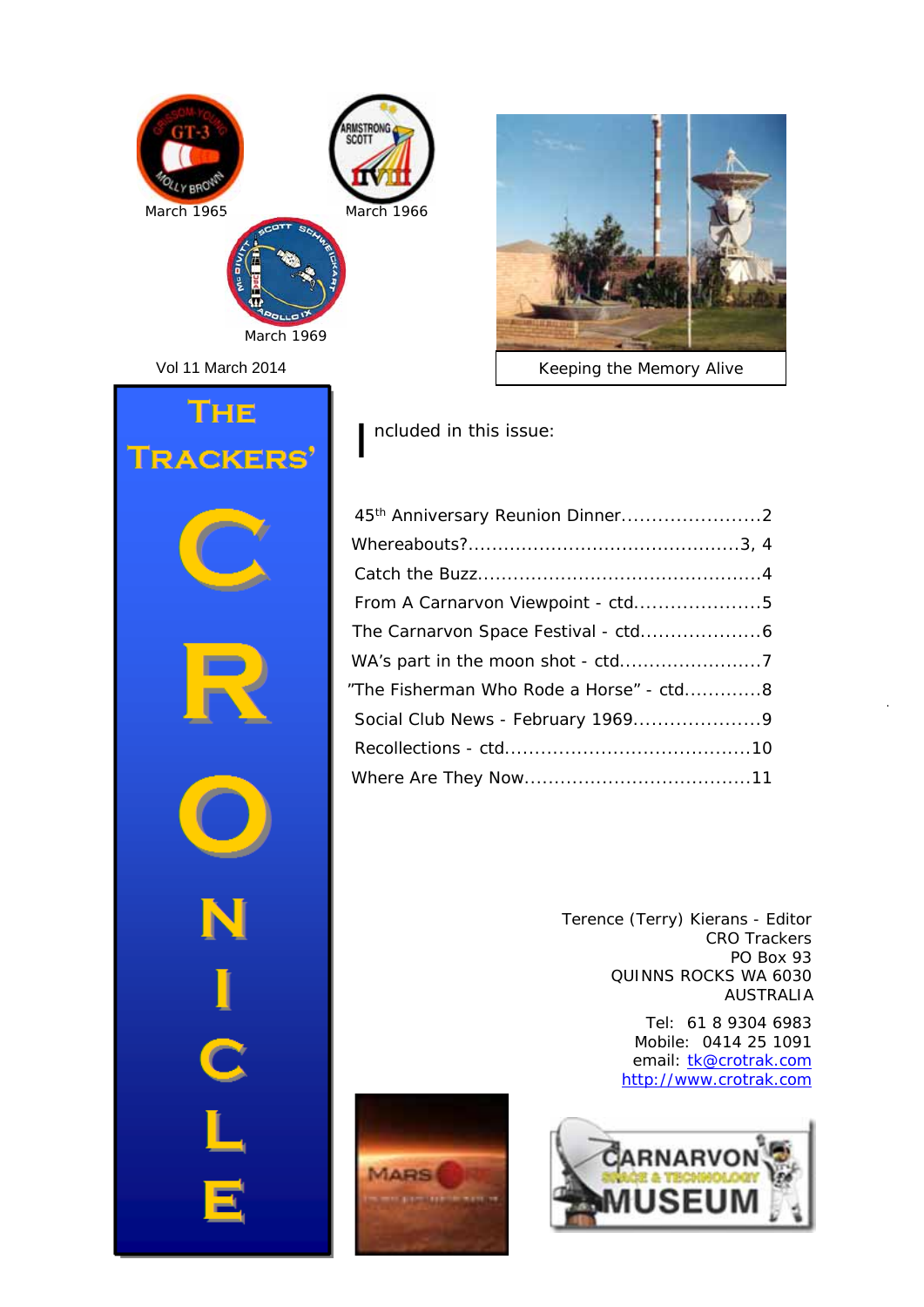## **45th Anniversary Reunion Dinner**

### **Saturday, 19th July 2014 Bridgeleigh Reception Centre, Wanneroo, WA**

Tickets, @ \$50 per head, have been on sale from November 2013.

Sadly the response to my appeals for ticket purchase has been disappointing to say the least.

Unless there is an upturn over the next few months, with a major increase in numbers attending, I will have to cancel this prestigious event and trust that I will be able to obtain a full refund of the \$500 deposit.

To that end there is a cut-off date of 14<sup>th</sup> May.

Those who have already booked by that date will receive a full refund should it be necessary to cancel.

There have been five major celebrations by Carnarvon trackers, their friends, families, and those who were associated with the Station. I had planned to run a sixth and a seventh. On current trends this appears unlikely to eventuate. As always, the decision is up to you.

An order form is attached / enclosed.

# **Photographs Wanted**

An interesting supporting project for the Reunion Dinner has been thought up by Lesley Boulton (formerly known as Morling).

The idea is to have a board displaying photographs of Trackers at work during their stay at the Station together with one taken relatively recently. This will help Dinner attendees recognise their fellow ex-trackers and also provide an interesting talking / focal point.

To kill another bird with the same stone, as it were - Phil Youd is planning a Trackers Tribute room at the new, augmented, museum. He too would like photographs of Trackers taken while they were at the Station; not necessarily at work; together with details. Fishing, sailing, partying or just plain drinking.

All photos can be sent to me. Thank you.

The Editor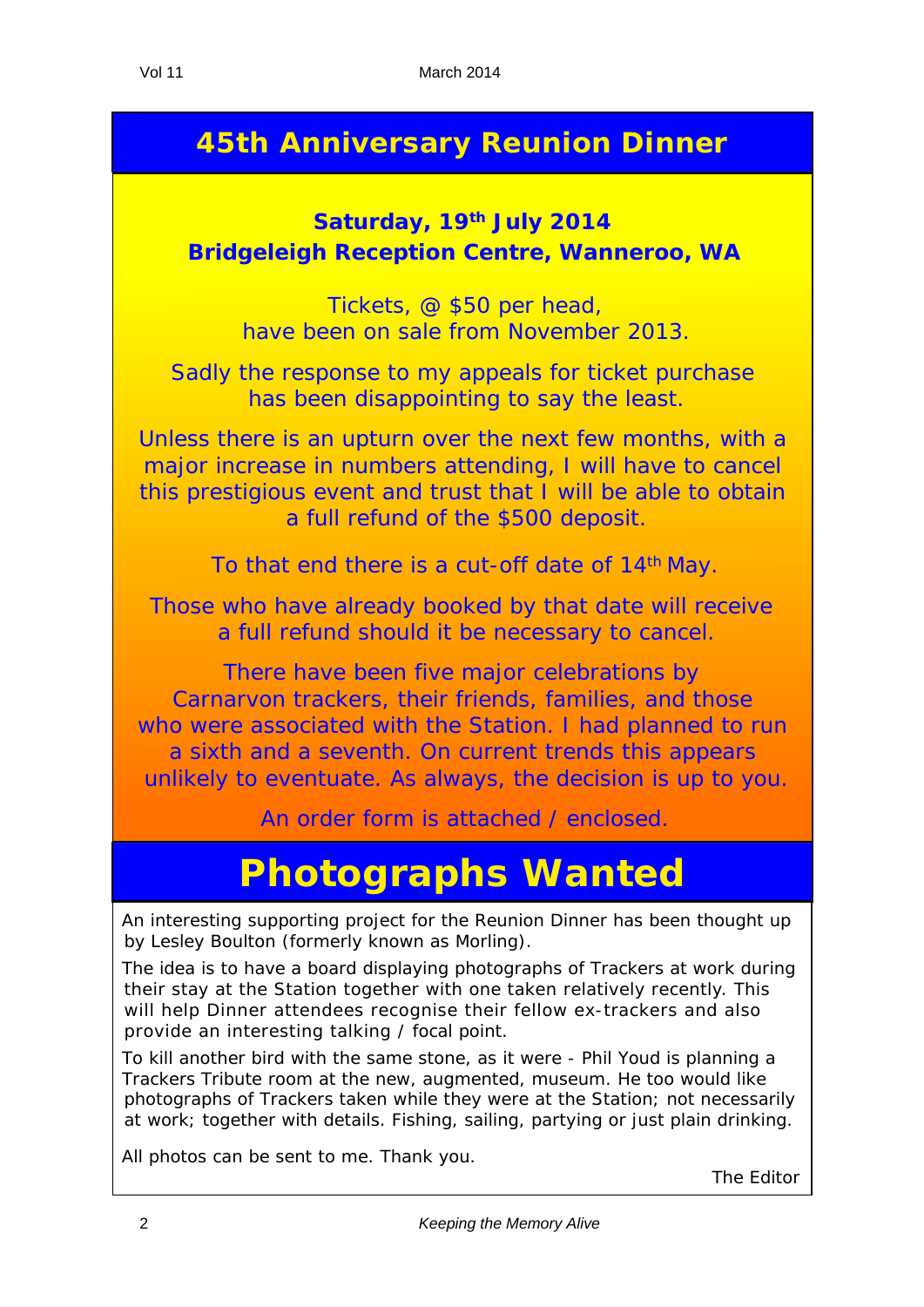## **Whereabouts?**

As a result of Paul Dench supplying his "staffing list", augmented<br>Courtesy Brian Milne, the "Whereabouts" table of those for whom we have no contact details has expanded to more than one page. Thanks to those who have sent updates.

| C Abott                  | L Donkin                     | John Keane                |
|--------------------------|------------------------------|---------------------------|
| Eric Ainsworth           | John Draper                  | Mike Keen                 |
| Gay Albon                | <b>Mike Dresser</b>          | Jim Keenan                |
| <b>Bill Arbery</b>       | <b>Bruce Duff</b>            | John Kelman               |
| Allan Barber             | I Dunleavy                   | <b>Roy Mallinson</b>      |
| John (Allan) Barber      | Dave Elliot                  | <b>Bob Marr</b>           |
| <b>Matt Barber</b>       | J Erickson                   | Keith Mathieson           |
| Keith Barnard            | Ian Few                      | Alec Matthews             |
| <b>Barrow</b>            | Ian Findlay                  | K McCarson                |
| Deidre Beaumont          | <b>G</b> Francis             | Ian McDonald              |
| <b>Elizabeth Beckett</b> | <b>Ben Franklin</b>          | S McDonald                |
| Keith Beveridge          | David Froom                  | <b>Frank McGregor</b>     |
| <b>Michael Billings</b>  | Jamie Gardiner               | Eileen McLaughlan         |
| G Bond                   | L Gardner                    | Don McLellan              |
| S Boyce                  | <b>S</b> Garner              | Nola Meiklejohn (O'Byrne) |
| <b>Bill Boyle</b>        | <b>G</b> Carrick             | R Miller                  |
| <b>B</b> Bradley         | C George                     | <b>Ray Mills</b>          |
| Phil Brindley            | Joe George                   | Marilyn Milner (Gobby)    |
| Hans Britz               | <b>Richard Govern</b>        | John Mogg                 |
| Dave Brooks              | <b>Brian Gray</b>            | Sharon Morgan (Todd)      |
| T.F.A Brown              | <b>Terry Haggett</b>         | J Murray                  |
| W Brown                  | Peter Hardwicke              | Dennis Naylor             |
| J Burdett                | <b>Ron Harmes</b>            | <b>Gloria Neal</b>        |
| R Burdett                | <b>Anne Harvey (Brookes)</b> | <b>Ellie Nichols</b>      |
| <b>Robert Burns</b>      | D Hatch                      | <b>K Elton Nickerson</b>  |
| <b>Joy Cameron</b>       | Gail Heileman                | <b>Graham Nielsen</b>     |
| Geoff Cardwell           | <b>Stan Hills</b>            | John Noble                |
| John Cawthrey            | <b>Ernie Hindley</b>         | ? O'Brien                 |
| <b>Brian Clifford</b>    | Dave Hine                    | Joan Oats                 |
| Keith Clifton-James      | A Holgate                    | W Oliver                  |
| <b>Barbara Cobcroft</b>  | Phyllis Hook (Watson)        | Denis Owens               |
| Jim Crossland            | J Hopkins                    | John Paddon               |
| Noel Cunningham          | Vivienne Lawer (Hopper)      | Diane Pitman (Housley)    |
| F Dawes                  | Deidre Howard                | John Platten              |
| <b>Andrew Dempster</b>   | <b>B</b> Hughes              | Gerry Plummer             |
| Jean DeVis               | <b>Ed Humphreys</b>          | D Powell                  |
| Marilyn Dick             | <b>B</b> Hunter              | M.J.K Power               |
| <b>Olive Dick</b>        | D Hutchins                   | Wendy Puccinelli          |
| Neville Dippell          | Ian Jones                    | Lorna Quinn               |
| Cheryl? Dixon            | Vera Kastropil               |                           |

*The quest continues; the list has got a bit shorter, thanks to George Allen et al. I have been given information concerning the possible whereabouts of a few of these, but so far have not been successful in obtaining, or confirming, details. The last Reunion Dinner brought out some missing persons, but there are also a few who do not wish to be contacted.*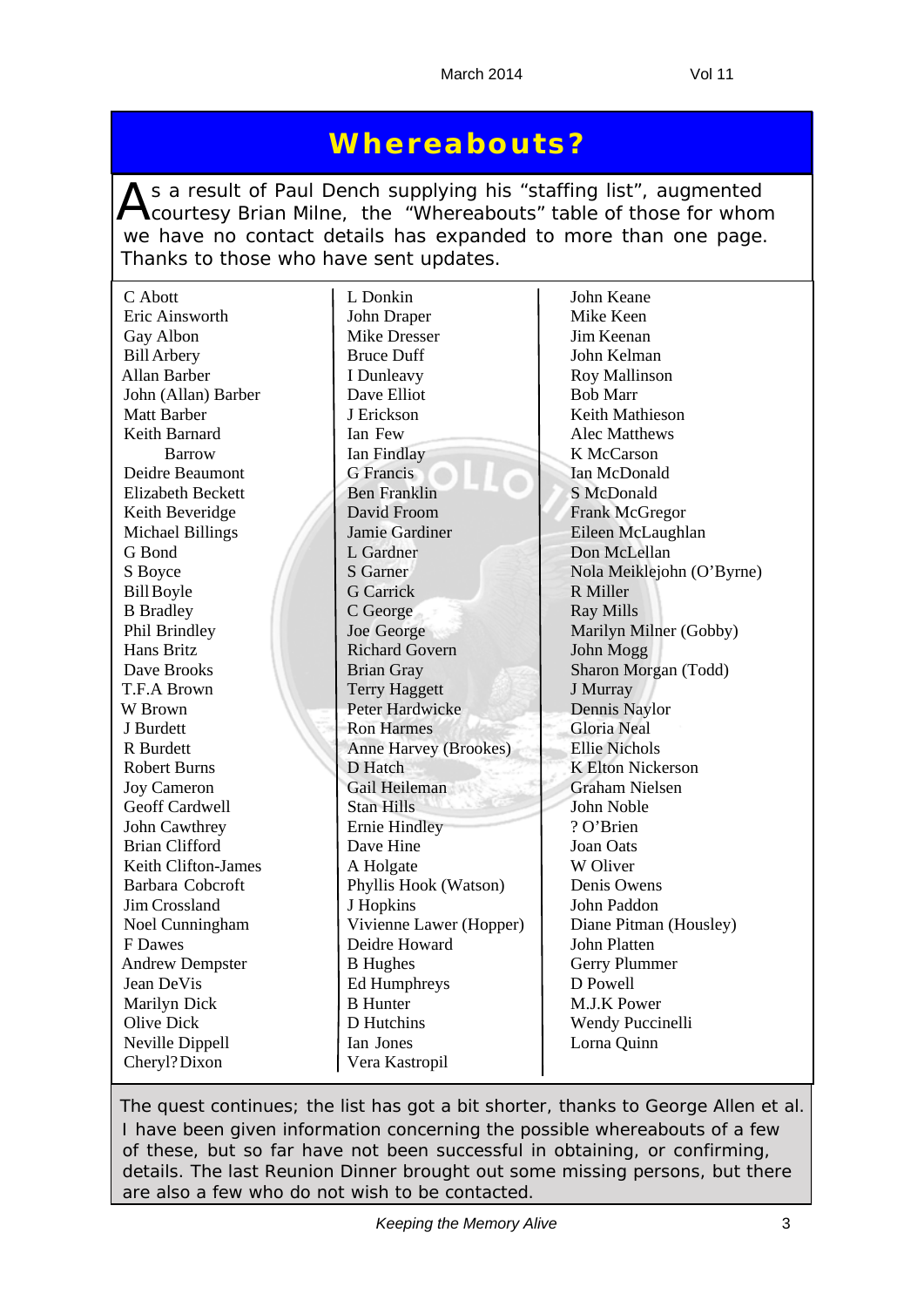### **Whereabouts? ctd.**

Roger Ramsden George Sefton-Bellion Christine Thomas A Rees D Selby Howard Thomas Dave Rendell Ron Shand Ron Shand Don Thompson<br>Frank Rice Fred Sharland Jack Thompson Frank Rice **Fred Sharland** Jack Thompson Doug Richards 2. Sheehan Patsy Thompson (Nolan) D Richardson Jeff Shuttleworth Larry Tomkins Harry Richmond Ray Skender Frank Toomey Ralp Richmond Lyn Smart (Willis) Mike Travell Dave Rickards J I Smith Ernst Uhl G Riley George Small Tony Vingerhoets Brian Robinson P Smith Dave Walker Lynne Rosser Roger Smith Roger Smith Tom Ward Ted Rosser Dave Standbury Mrs B Ward Lindsay Sage John Stanton N Wardle Stewart Sands Bill Smythe A Watermeyer Ron Sargeant Hazel Snook (Howse) Irene West Bob Scott Barbara Stephenson (Vernon) Bernie Wilbourne Lorraine Scott-Malcolm (Erlandsen) Barbara Teahan Glen Williamson Glen Williamson Barbara Teasdale Garnet Wilmott Michael Scott-Malcolm Russell Schwarzer **Des Terrill** Des Terrill Brian Wilson **Dorcas Sefton-Bellion Ray Zatorski** 

## **Catch the Buzz**

The "Catch the Buzz!" DVDs are now available for sale at the museum. Cost is \$22.00 plus postage. It features:



- Carnarvon Airport Welcome;
- $\bullet$  Kids Q & A:
- Cocktail Party, which includes Buzz's inspirational speech, and
- Opening of museum

It is a great memento if you were there; if you weren't ...you'll wish you were! But at least now you'll feel part of one of Carnarvon's biggest events.

Please order through the website at: http://www.carnarvonmuseum.org.au/buzz.html



4 *Keeping the Memory Alive*

 $\overline{a}$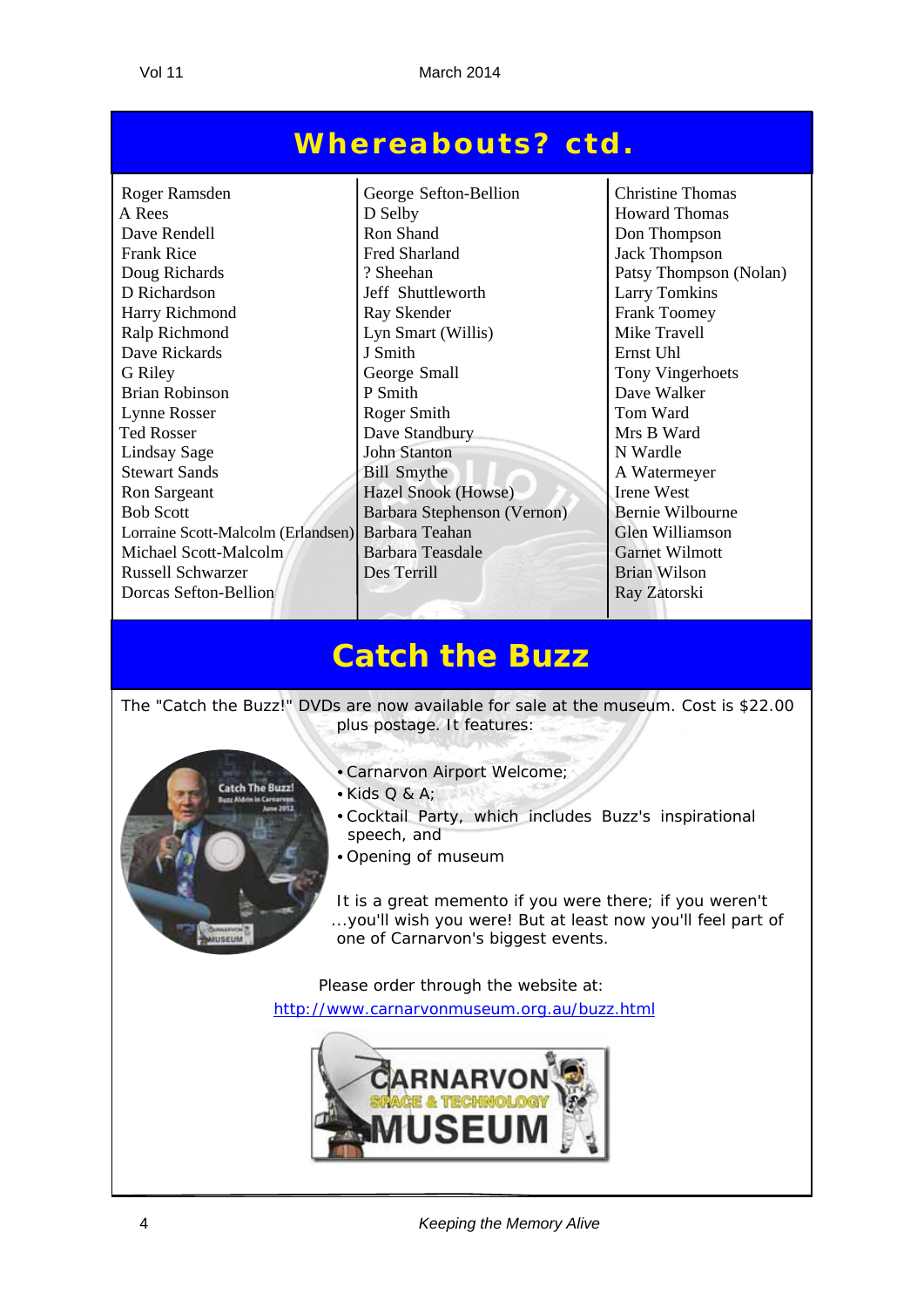### **From A Carnarvon Viewpoint - ctd.**

#### **Gemini III The first Gemini manned flight. 24 March 1965 AEST** *By Hamish Lindsay*

#### **The brawl between the astronauts and the Flight Control team for control of Carnarvon.**

At Carnarvon this mission began a brawl between the astronauts and the Flight Control Team leaders for the position of being in charge of running the mission at remote sites. Traditionally in Mercury the Capcom in charge of the flight control team had been an astronaut, and in this case Pete Conrad was sent to Carnarvon as the astronaut, and he understood from Deke Slayton he would be in charge of the mission as the Capcom. But Danny Hunter, the Flight Team Leader had instructions from Gene Kranz putting him in charge as the Capcom. The impact of this conflict on us was confusion whose orders we should follow. We, mainly the Telemetry and Communications sections setting up the Capcom's console, were bewildered by conflicting instructions given by the two 'leaders,' both insisting they were the boss. It was a bitter struggle.

The argument went all the way to the top. Gene Kranz had just gone to bed at around 2.30 am when there was a banging on his door. Outside it was Chief of the Astronauts Deke Slayton with the Mission Flight Director Chris Kraft in a heated argument, with Slayton shouting, "Dammit, Chris, get your guy (Hunter) under control." Kranz realized that this was a battle over who was in charge at Carnarvon. It seemed that Hunter told Conrad that Kranz had put him in charge and ... "if you give me any more trouble, I want your ass out of the control room." Conrad seethed at this confrontation, as he had been told by Slayton that he was in charge.

Kranz called Hunter the next morning and was told that Conrad had taken over, and the station staff wanted to know who to take orders from, "If Carnarvon wants to support the mission, they damned well better take their orders from me. The site staff want a teletype directive to cover their ass."

Kranz drafted a message that put Hunter in charge, but Slayton disagreed, "If we aren't going to put my astronauts in charge, it is a waste to send them." So Kraft tried to sort out the dilemma by ordering Hunter in charge of the station's operations and Conrad as Capcom during mission real time. This instruction was issued to Carnarvon and Hawaii, where Neil Armstrong was in a similar position.

A day before the launch of Gemini III Kraft held a briefing embracing the world-wide tracking network. At the end Hunter came on line and wanted to know how to understand Kraft's instruction. He said that the message did not resolve anything and he was going to hang it in his crapper when he got back home.

Incensed at this insult, Kraft curtly told him he had his orders. This publicly aired clash, heard around the world, introduced a lot of friction between the astronauts and the ground controllers for a while. So Conrad was our Capcom for Gemini III.

Danny Hunter was moved sideways and became the Station Director at the Madrid Tracking Station. But the outcome of the fracas was Gemini III was the last time an astronaut communicated with the spacecraft during the Gemini Program at Carnarvon. Of course in Apollo the missions were run from Houston, there were no Americans on site during the missions.

#### **Gemini III gets under way.**

The flight control teams spread around the world. Led by Danny Hunter, the team to conduct the mission from the Carnarvon station arrived and lodged at the local hotels. The Capcom was astronaut Pete Conrad, later to walk on the moon in Apollo 12.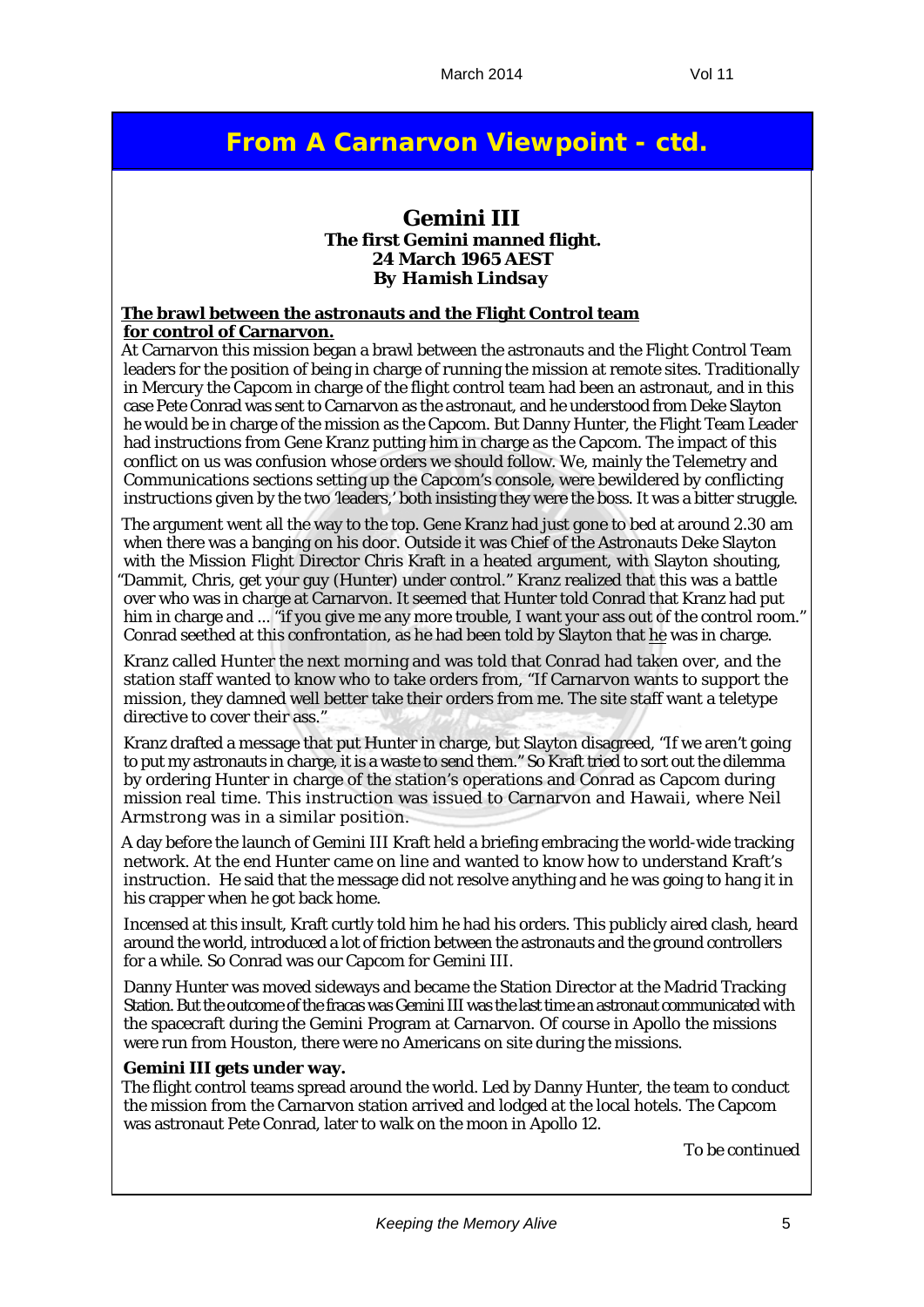# **The Carnarvon Space Festival ctd.**

If This expended additional fuel and<br>
when we landed we had 15 seconds of fuel left. After 11 intense minutes Neil spoke the words, 'Houston - Tranquillity Base here; the Eagle has landed,'" enthusiastic applause by audience.

Buzz continued, "There's been much discussion over the last forty years about why Neil was the first to step on the surface. It could be because he was mission commander, as in our armed forces our leaders are always at the front of their men …it could also be because he was closer to the door …" raucous laughter from audience. " ...I'll never tell which it was.



So with Neil already on the surface and snapping a few photos of me, I carefully backed down the ladder and partially closed the hatch, being careful not to lock it…." more laughter from

audience, " ...as I stepped on the talcum-like lunar dust the first words that came to my mind were 'Magnificent Desolation.' It was a magnificent achievement for humans to set foot on another world for the first time, yet there was the desolation of the million year old lunar landscape. No sign of life - no atmosphere - total blackness beyond the sunlit terrain.

We spent about two and a half hours on the surface, collecting rocks, setting up experiments, and taking a few photos. In this experiment we were not supposed to walk in front of the solar collectors, but those are my footprints there ...and as they might say that's condemning evidence - I want somebody to go up there and erase those footprints.

This photograph Neil took of me is known as the visor picture because you can see the reflection of the Eagle spacecraft and Neil in the visor of my helmet. People ask me why is this photo so great?...I have three words ...location ...location …location, " audience clapped, shouted and laughed, We planted the first American flag on the Moon - the salute was my proudest moment.



I always thought our flag looked the best of the six flags that had been planted there by December of 1972.

Finally it was time for us to leave the surface. When we were getting ready to leave the Moon Houston said, 'Apollo 11 you are clear for lift-off.' I couldn't resist saying, 'Roger, we're number one on the runway!" audience laughed and clapped. "There wasn't anyone else up there. It did lighten things up a bit.

Nearly a billion people all over the world watched and listened as we ventured on the lunar surface. Houston was in constant communication with us even though we were further away than two humans had ever been, we felt

connected to home. The commemorative plaque we left on the lunar surface reads '*Here men from the planet Earth* 



*first set foot upon the Moon, July 1969 AD. We came in peace for all mankind.*' *To be continued*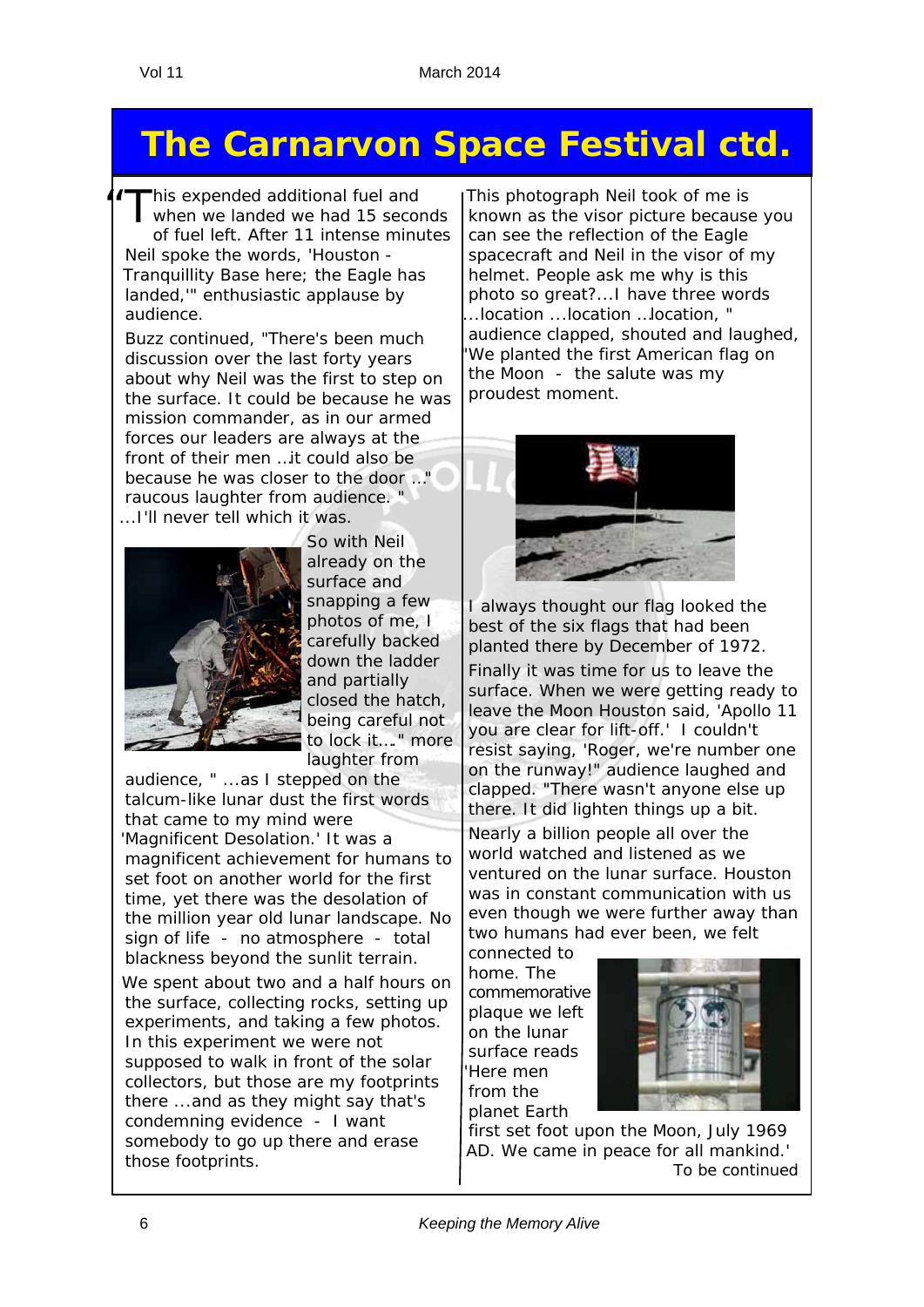## **WA's part in the moon shot ctd.**

*From a Supplement to Weekend News — Courtesy Jack Watson*



"Reporter John Perry and photographer Phil Martin flew to Carnarvon to show the part WA will play in putting the first man on the moon.

Within the block's antiseptic office and operational space is a regiment of greycabineted gadgetry. Known in the space trade as a Unified S-Band System, this complex is a multi-purpose tracking system specially developed for the Apollo series of shots.

Telemetry is clicking away, storing and relaying vital information on the capsule's condition, astronauts' heartbeats in cardiogram form, respiration rate, body temperature-even if and when he burps in outer space. All this comes invisibly down to Earth from Apollo,riding on a radio beam. Computers are translating this cryptic telemetry into a neat, printed statement somewhere in the main building. If Armstrong, Aldrin or Mike Collins are asleep or get into trouble and the capsule's systems start acting up, Carnarvon can help them. Facilities exist on Brown Range's sandhills to alter the spacecraft's attitude or take over control of Apollo 11 until the astronauts get back in command or rectify a malfunction. (Collins should be in the lunar·orbiting Command Module while his mates zero-in on the Sea of Tranquillity touch-down area early on Monday morning, if the moon-walk is on schedule.)

The tracking station's Apollo Control Room is an anti-climax during a space·shot. One expects rows of jargon-spouting technicians, fully rigged with headsets, smouldering

cigarettes and miles of data tape, punching multi-colored buttons every second.

There are at most three men in this sterile room, sitting calmly under fluorescent lighting and pictures of Queen Elizabeth and Dick Nixon ("No, they're not 'His' and 'Hers'," snorted former Dambuster pllot Phll Martin, when I indicated the two photographs over separate doors) in front of a master console.



They speak to Texas or California at the touch of a finger-switch. Conversation with an astronaut Is just as easy. Outside, other little worlds within this fenced·off sandy square mile are helping make history.

To help the big Apollo antenna latch on to its vacuum-surrounded spacecraft, an acquisition aid system is housed at the back of the main telemetry and control block. Two AQAID aerials search soundless space for their target, using a 20-degree broad beam. When target acquisition ts achieved, it's over to the hair's-breadth Apollo antenna with its one-third degree beam.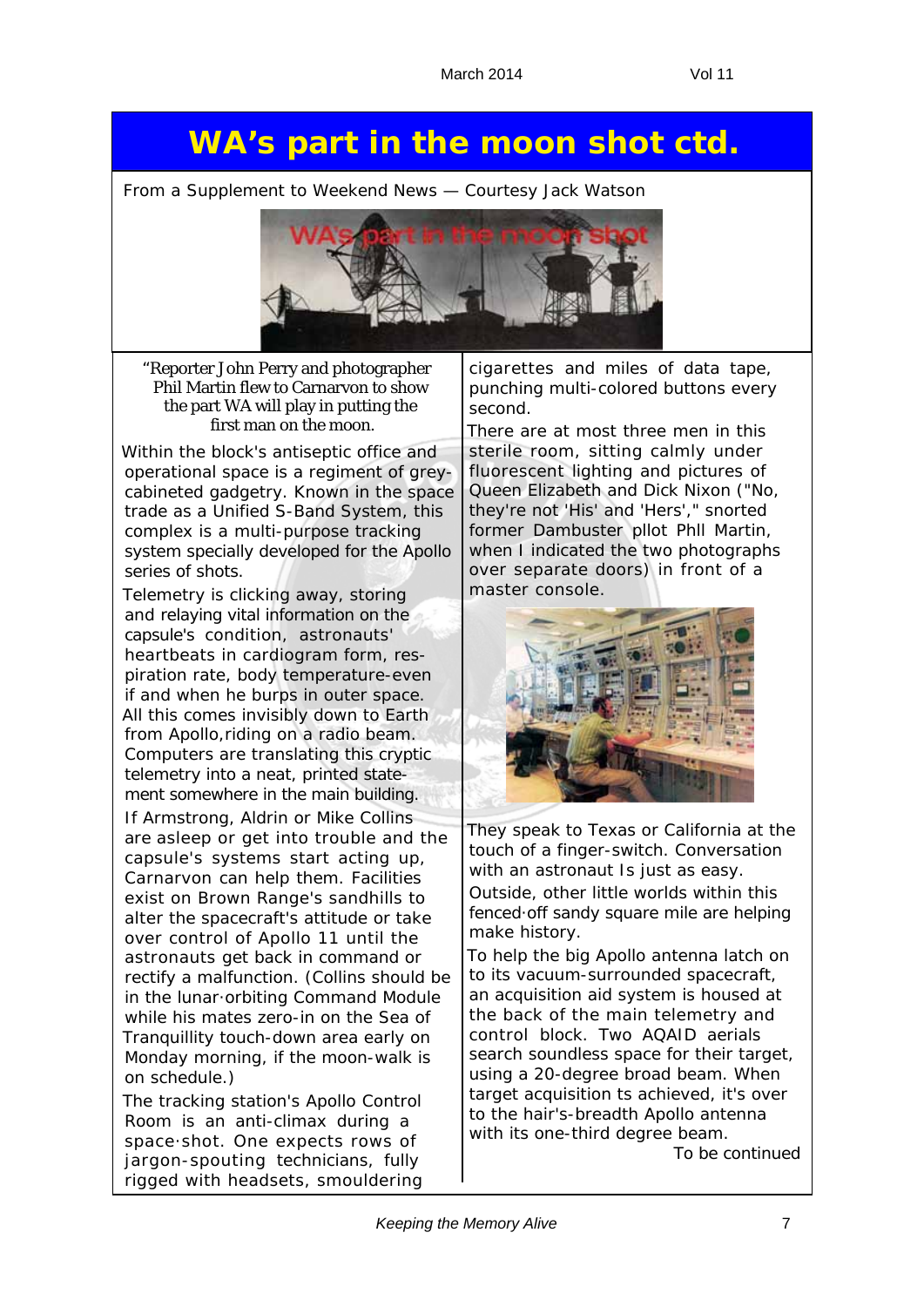## **The Fisherman Who Rode a Horse**

*Continuation of an extract from the autobiography of Ken Watters.*

We stayed in communication with all the other Tracking Stations around the world on what we called SCAMA. This was a voice communication that could be patched into our local intercom sets. We each were scheduled to command a satellite to send five minutes of telemetry at a particular time and if we failed to receive this data then AWA, the operations contractor, lost a portion of their bonus money. However if another Tracking Station could jump in and do the job for us then there was no penalty.

We were on the midnight to dawn shift one night when Alaska called to ask us to fill in for them on a particular satellite that they were unable to track. When asked what was the problem we were told that somebody had forgotten to turn the heaters on the antenna and it had frozen in place. Apparently it was encased in ice. We asked just how cold it was and were told that it was 20 below freezing. When we replied that our day temperature had been 115 degrees he couldn't believe us.

I think that all of us that worked at the Tracking Station were romantics at heart and most of us believed in life on other worlds. I was working the midnight to dawn shift one night when I walked out of the crew room to go across to the receiver van and spotted Peter Castlehow standing at the top of the steps to the van staring into space.

"*What are you looking at Peter?*" I asked.

"*I have been watching a UFO for ten minutes and now it's gone*", came the reply.

"*Why didn't you give us a call?*"

"*I reckoned that if I took my eyes off it, it would disappear*."

"*Where is it now?*"

"*As I said, the bloody thing disappeared as you walked out of the crew room*."

I searched the skies but could see nothing that looked like a UFO and it was another year before I was to see what I am sure was something not of this world.

The social life of the Tracking Station work-force continued to flourish with Tracking Station Balls held once every third month in the old RAOB Hall and the regular social evenings at alternating R&RR staff houses. I was really becoming a member of the Tracker family. I was looking forward to going back to school to learn more about electronics so that I could better understand what was going on behind all of those flashing lights.

There was a real buzz around the Tracking Station half way through the year. Carnarvon was probably the most important Tracking Station outside of America being nearly diametrically opposite Cape Canaveral and during one critical period of a manned space flight we lost our communications with Houston. We maintained all communication with the spacecraft but could not receive or send telemetry from Flight Command.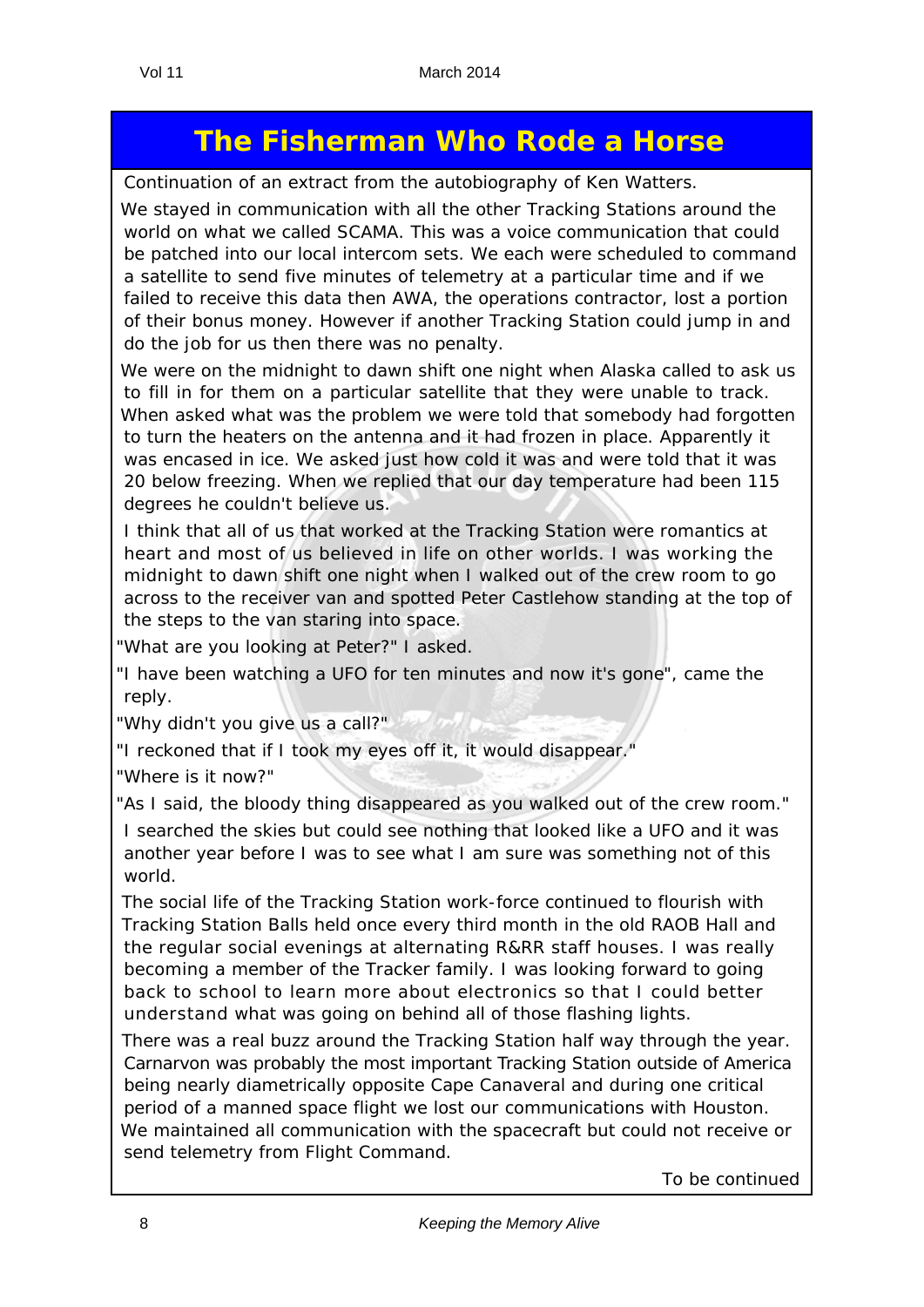### **Social Club News - February 1969**

We also extend our congratulations to the following new Mums and Dads:-

Mavis and Col. Winrow on the birth of KYLIE MARIE; Anne and Peter Milne on the birth of LEAH; Clelia and Lou Pinelli on the birth of MARIO; Diane and Trevor Housley on the birth of LARA JANE

Congratulations to Lorraine Erlandsen who recently attained her majority. (Another lady who now commences the count backwards!).

After breaking a leg and injuring his shoulder, Dave Brooks finally managed to get out of Carnarvon Hospital. He is still on crutches, and will be for approx, another four weeks. However, he is recuperating at home - despite the absence of the gorgeous nurses!!

At present, we have three "Globetrotters", namely,

Chris Todd John Rudkin John Monteith.

They are attending various courses in the U.S.A., and providing that the lure of the States is not too overpowering, they should return to Carnarvon sometime during March.

Did you know that Judy Piper and Ken Watters were recently married? Congratulations and all the best for the future.

Lorraine Rooney is having a good time tripping around to Hong Kong.

Marion Willmott

 $-0 - 0 - 0 - 0 - 0 - 0 - 0 - 0 - 0 -$ 

Page 8.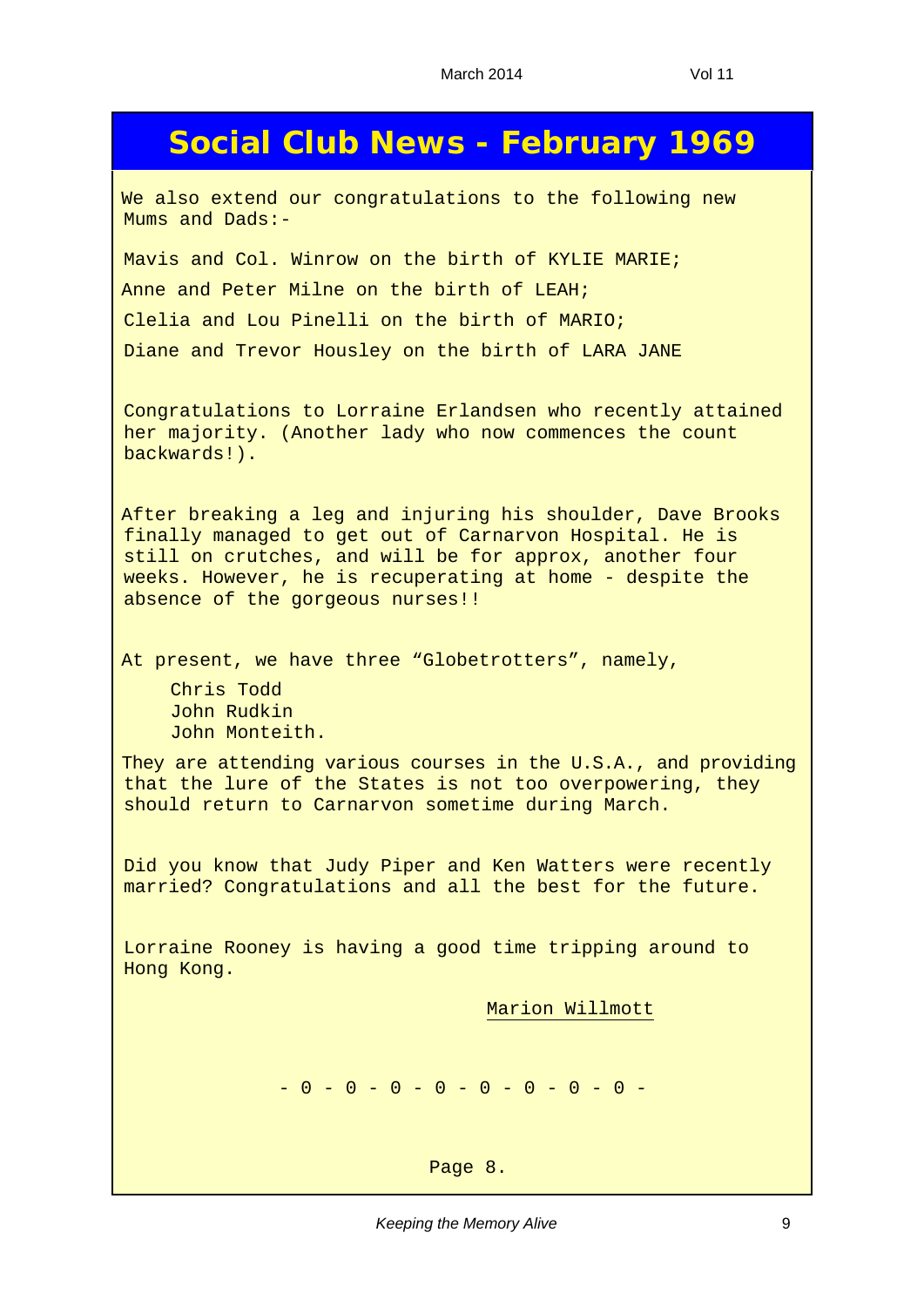## **Recollections ctd.**

*By Alan Gilham* In about June 1966 a strange looking antenna began to be built near the



Tracking Station, it turned out to be a Cassegrainian Horn device being built by OTC (the Overseas Telephone Company). It was built to utilize the Early Bird satellite which was in place over the Indian Ocean.

Little did I know then that my family and I would be asked to participate in a trans-world link up with UK.

On 25th November 1966 this took place, from my point of view it was nearly a disaster since the satellite was drifting out of position and whilst the initial people could hold a conversation when it came to my turn I could not hear a thing and I had to keep starting my spiel; fortunately my wife managed to talk away without



bothering about a response. However it was recorded and 38 years later I obtained a video copy.

A tropical festival was going to be held in the town and some of the USB personnel built a flying saucer which was a success winning a cup, the other station personnel built a Saturn IVB rocket which I thought was very good.



The festival made a change from the daily routine.

We used to be picked up by mini-bus and taken to the Tracking Station: one day I looked at the bus and it appeared to be weighted down on one side. Our lady driver (known as the local Stirling Moss) asked us to sit on the other side to balance out the weight of a huge man who was joining the tracking station staff, in later conversations with him I discovered he was the sub chief of a local Aborigine tribe. After a few weeks he disappeared and I found out later he was in jail in Geraldton having taken part in the ritual tribal killing of a young girl.

One of the local policemen came from Surrey and he was a big man, he had red hair which he said was strawberry blonde (and who was ever going to say he was wrong). At that time he used to go on horseback inland to visit the sheep stations and local tribes. I asked him if he could get me a genuine boomerang on his travels and I gave him, I think A\$10 to get me one. I still have that boomerang which he assured me was carved especially for me by one of the tribal elders he contacted.

One other notable occurrence at this time was the changing over of the currency from Australian Pounds to Dollars. The new system was based on the 10 shilling as the base unit (Dollar), this to me was a sensible decision and took place on 14th February 1966.

At last a real mission, one of the Lunar Orbiters which we tracked from near launch to the Moon and for two weeks after. The equipment worked so well that a card school flourished, we had only one breakdown in the relaying of information to Houston and this was cured within twenty minutes.

I think it was during the Surveyor 3 launch there was a sudden change of plan and the rocket instead of making a first pass over Carnarvon was sent directly into orbit over Bermuda, a slightly worried station director called me in to discuss when we could hope to acquire it.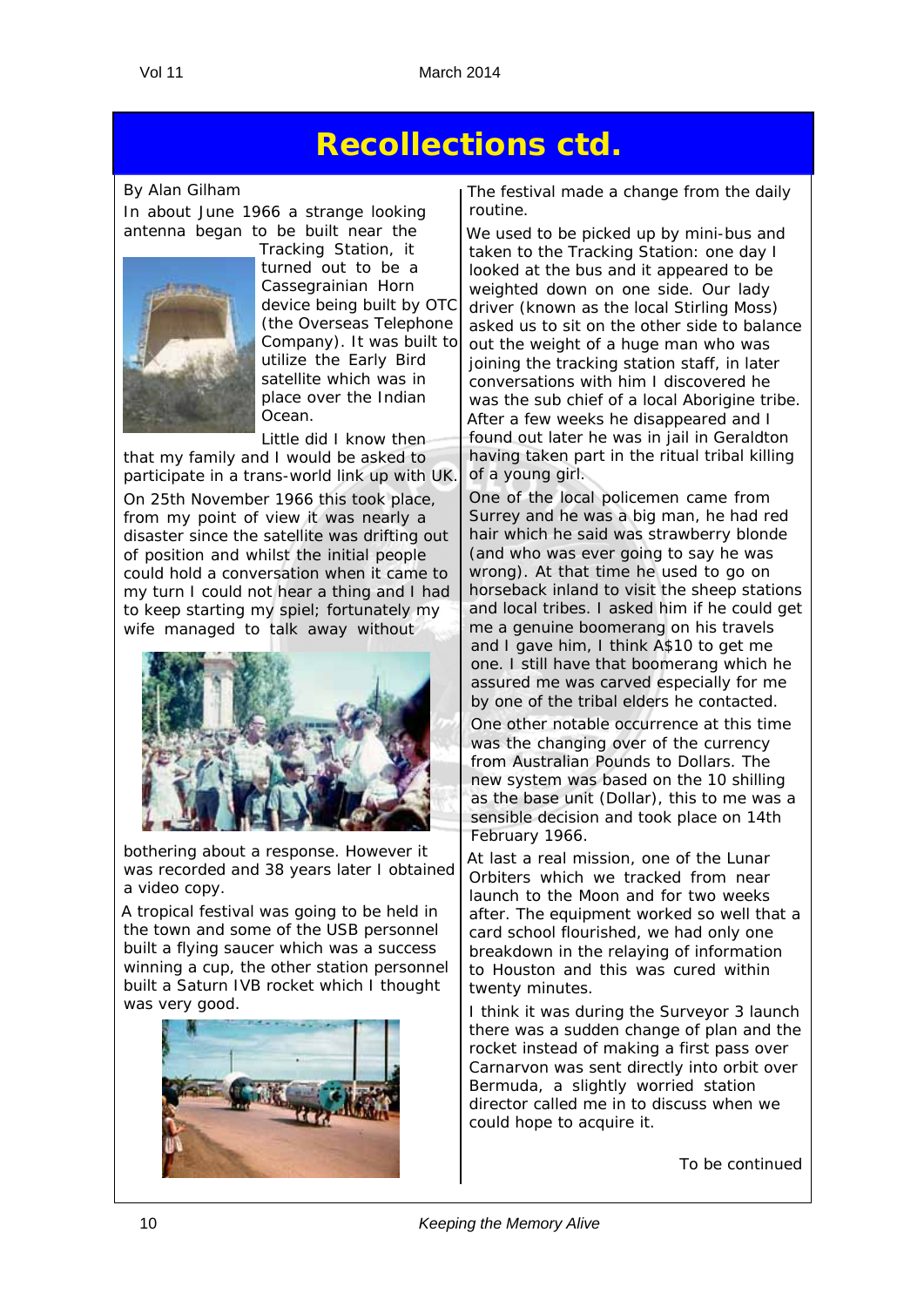## **Where Are They Now**

#### *Courtesy Kim Gates*



I have been looking at the LOS list on the CROtrak web site and thinking back over all the people I knew that have gone.

It's hard to believe, as it seems like yesterday when I was at Carnarvon  $(1970 - 73)$ .

I was a very young and naïve 21 year old and am now 65. I guess those people now gone could easily have been in their late 30s or older when I was at CRO.

I have been working at Central TAFE for the last 25 years , teaching electronics, software development and automation systems and have just retired to Albany, the old home town.

Some vivid memories that come to mind are; wanting to escape the Carnarvon summers when trying to sleep during hot days in the duplex unit in Babbage Island road, when on night shift, with no fans, aware that married staff had fans (luxury!) and the Americans at NW Cape had air con. After Carnarvon I did escape the heat to the cooler climes of the UK for two years. After I returned I spent 10 years as a project engineer in WA in the very interesting area of automation systems.

I also remember clearly the trials of the early days at CRO of being asked to instruct colleagues on some of the telemetry equipment; me, just out of College and having to instruct some of the smartest techs and engineers in the country! It was experiences like this and later as an automation engineer, training company clients (now much better and more confident than my time at CRO…), that led me into the teaching field.

It was nice coming across old colleagues from time to time - and in some cases working again with them.

When I was at Mt Lawley TAFE teaching Microprocessor Systems, I had a pleasant surprise when Mike Henderson appeared as an evening student. I then joined what is now the East Perth campus of Central TAFE and got a call out of the blue in the early 90's from John Harmsen, to borrow some of our test equipment for a project he was involved with and also a call from a person that was referred to me by Colin Winrow, then in Sydney I think. Colin had noticed my name from a presentation I had made at a CITECT SCADA (now Schneider Electric) conference.

For a number of years Barry Heald and Mike Harrison were in my department at TAFE - I think Barry is well into his 80s now and still teaching part time at Curtin.

I still remember when he was in USB, sending around a set of notes to everyone explaining FM transmission using Bessel Functions!

An email went around at work publicising a talk by a physicist "proving" why the landing on the moon actually happened to refute the conspiracy theorists. I did not go to the talk, but afterwards rang up the TAFE organiser and said did anyone think of asking my opinion? given I was at Carnarvon and what was I doing going outside when on night shift, looking at the antennas pointing at the moon and contemplating how amazing it all was?!

Finally, it was also great to catch up with Phil and Sally Vigilante, Mike and Marg Henderson at the 40<sup>th</sup> reunion, as Phil, Mike and I used to knock around together.

 My partner Michele and I have been learning Italian for some time and are looking forward to going to a "*University for Foreigners*" in 2015 in Tropea, Calabria. As I recall, Phil's family comes from Puglia and so it will be nice to catch up again before we go to the South...! Perhaps at the 45<sup>th</sup> reunion?

(Edited)